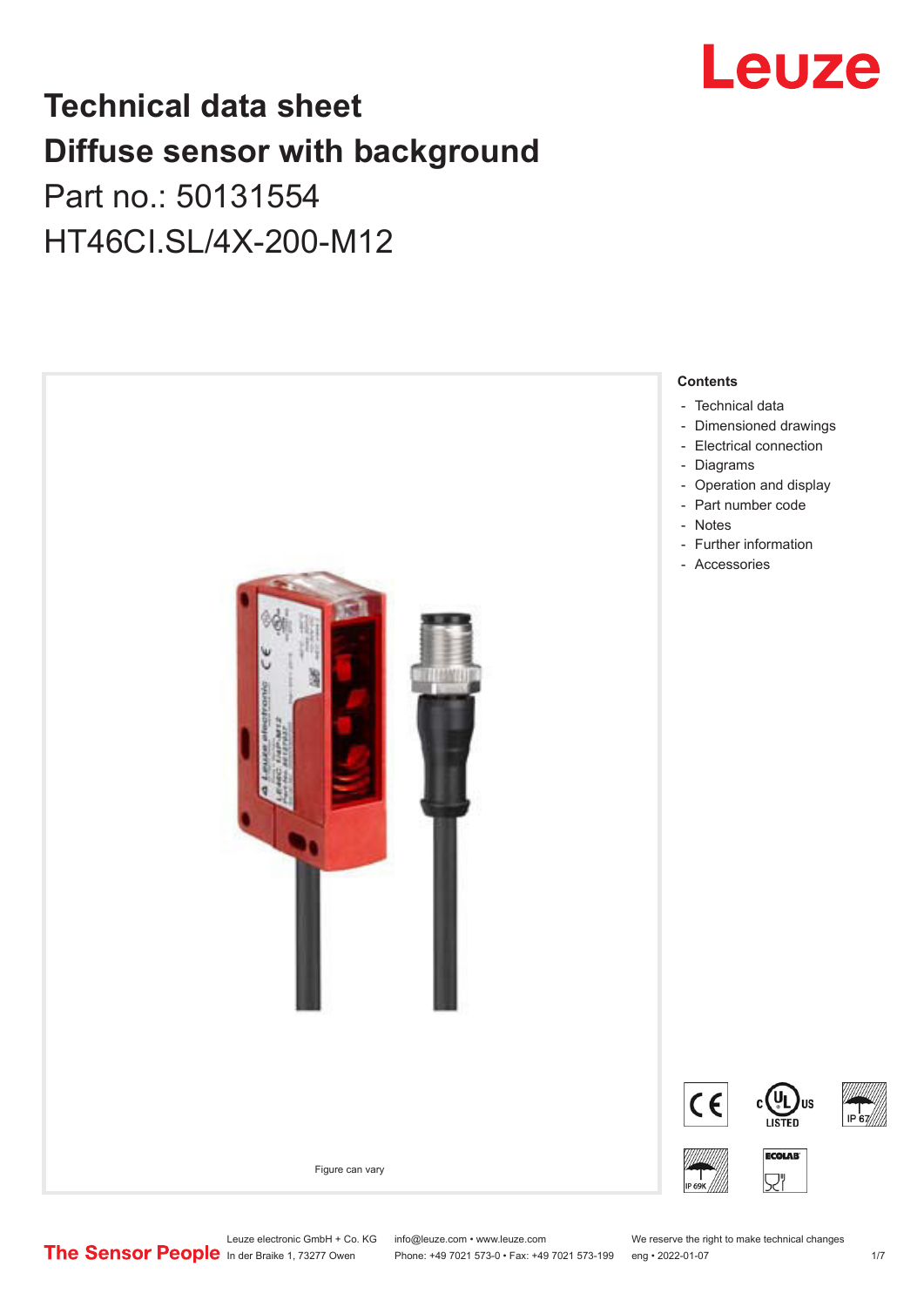module

### <span id="page-1-0"></span>**Technical data**

# Leuze

#### **Basic data**

| <b>Series</b>              | 46C                                                           |
|----------------------------|---------------------------------------------------------------|
| <b>Operating principle</b> | Diffuse reflection principle with back-<br>ground suppression |
| <b>Application</b>         | Object detection between the rollers of a<br>roller conveyor  |

#### **Special version**

**Special version** AS-Interface, connection via coupling

**Optical data**

| <b>Black-white error</b>        | < 10% up to 800 mm                   |
|---------------------------------|--------------------------------------|
| <b>Operating range</b>          | Guaranteed operating range           |
| Operating range, white 90%      | 0.011.2 m                            |
| Operating range, gray 18%       | $0.0151$ m                           |
| Operating range, black 6%       | $0.020.8$ m                          |
| <b>Operating range limit</b>    | Typical operating range              |
| <b>Operating range limit</b>    | 0.011.2 m                            |
| <b>Adjustment range</b>         | 120  1,200 mm                        |
| Beam path                       | Focused                              |
| Light source                    | LED, Infrared                        |
| Wavelength                      | 860 nm                               |
| <b>Transmitted-signal shape</b> | Pulsed                               |
| LED group                       | Exempt group (in acc. with EN 62471) |
| Type of light spot geometry     | Rectangular                          |
| Focus                           | Fixed                                |

#### **Electrical data**

| <b>Protective circuit</b> |                                                                             |                                                | Polarity reversal protection        |
|---------------------------|-----------------------------------------------------------------------------|------------------------------------------------|-------------------------------------|
|                           |                                                                             |                                                | Short circuit protected             |
|                           |                                                                             |                                                | <b>Transient protection</b>         |
|                           |                                                                             |                                                |                                     |
|                           |                                                                             | Performance data                               |                                     |
|                           |                                                                             | Supply voltage U <sub>R</sub>                  | 10  30 V, DC, Incl. residual ripple |
|                           |                                                                             | <b>Residual ripple</b>                         | 0  15 %, From $U_{p}$               |
|                           |                                                                             | <b>Open-circuit current</b>                    | 030mA                               |
|                           |                                                                             |                                                |                                     |
|                           |                                                                             | <b>Outputs</b>                                 |                                     |
|                           |                                                                             | Number of digital switching outputs 1 Piece(s) |                                     |
|                           |                                                                             |                                                |                                     |
|                           |                                                                             | <b>Switching outputs</b>                       |                                     |
|                           |                                                                             | <b>Voltage type</b>                            | DC.                                 |
|                           |                                                                             | Switching current, max.                        | $100 \text{ mA}$                    |
|                           |                                                                             | <b>Switching voltage</b>                       | high: $\geq$ (U <sub>R</sub> -2V)   |
|                           |                                                                             |                                                | $low:$ $\leq$ 2V                    |
|                           |                                                                             |                                                |                                     |
|                           |                                                                             | <b>Switching output 1</b>                      |                                     |
|                           | <b>Assignment</b><br><b>Switching element</b><br><b>Switching principle</b> |                                                | Connection 1, pin 4                 |
|                           |                                                                             |                                                | Transistor, PNP                     |
|                           |                                                                             |                                                | Light switching                     |
|                           |                                                                             |                                                |                                     |
| <b>Timing</b>             |                                                                             |                                                |                                     |
|                           | <b>Switching frequency</b>                                                  |                                                | 250 Hz                              |
| <b>Response time</b>      |                                                                             |                                                | 2 <sub>ms</sub>                     |

**Readiness delay** 300 ms

| <b>Connection 1</b>                               |                              |
|---------------------------------------------------|------------------------------|
| <b>Function</b>                                   | Signal OUT                   |
|                                                   | Voltage supply               |
| Type of connection                                | Cable with connector         |
| Cable length                                      | 200 mm                       |
| <b>Sheathing material</b>                         | <b>PUR</b>                   |
| Cable color                                       | <b>Black</b>                 |
| Wire cross section                                | $0.2$ mm <sup>2</sup>        |
| <b>Thread size</b>                                | M <sub>12</sub>              |
| <b>Type</b>                                       | Male                         |
| <b>Material</b>                                   | Plastic                      |
| No. of pins                                       | 4-pin                        |
| Encoding                                          | A-coded                      |
| <b>Mechanical data</b>                            |                              |
| Dimension (W x H x L)                             | 20.5 mm x 76.3 mm x 44 mm    |
| <b>Housing material</b>                           | Plastic                      |
| <b>Plastic housing</b>                            | PC-PRT                       |
| Lens cover material                               | Plastic / PMMA               |
| Net weight                                        | 65 <sub>g</sub>              |
| <b>Housing color</b>                              | Red                          |
| Type of fastening                                 | Through-hole mounting        |
|                                                   | Via optional mounting device |
| <b>Compatibility of materials</b>                 | <b>ECOLAB</b>                |
| <b>Operation and display</b>                      |                              |
|                                                   |                              |
| Type of display                                   | LED                          |
| <b>Number of LEDs</b>                             | 2 Piece(s)                   |
| <b>Operational controls</b>                       | Multiturn potentiometer      |
| Function of the operational control               | Range adjustment             |
| <b>Environmental data</b>                         |                              |
| Ambient temperature, operation                    | $-40$ 60 °C                  |
| Ambient temperature, storage                      | $-40$ 70 °C                  |
| <b>Certifications</b>                             |                              |
|                                                   |                              |
| Degree of protection                              | IP 67                        |
| <b>Protection class</b>                           | <b>IP 69K</b>                |
|                                                   | III                          |
| <b>Certifications</b><br><b>Standards applied</b> | c UL US<br>IEC 60947-5-2     |
| <b>Classification</b>                             |                              |
| <b>Customs tariff number</b>                      | 85365019                     |
| eCl@ss 5.1.4                                      | 27270904                     |
| eCl@ss 8.0                                        | 27270904                     |
| eCl@ss 9.0                                        | 27270904                     |
| eCl@ss 10.0                                       | 27270904                     |
| eCl@ss 11.0                                       | 27270904                     |
| <b>ETIM 5.0</b>                                   | EC002719                     |
| <b>ETIM 6.0</b>                                   | EC002719                     |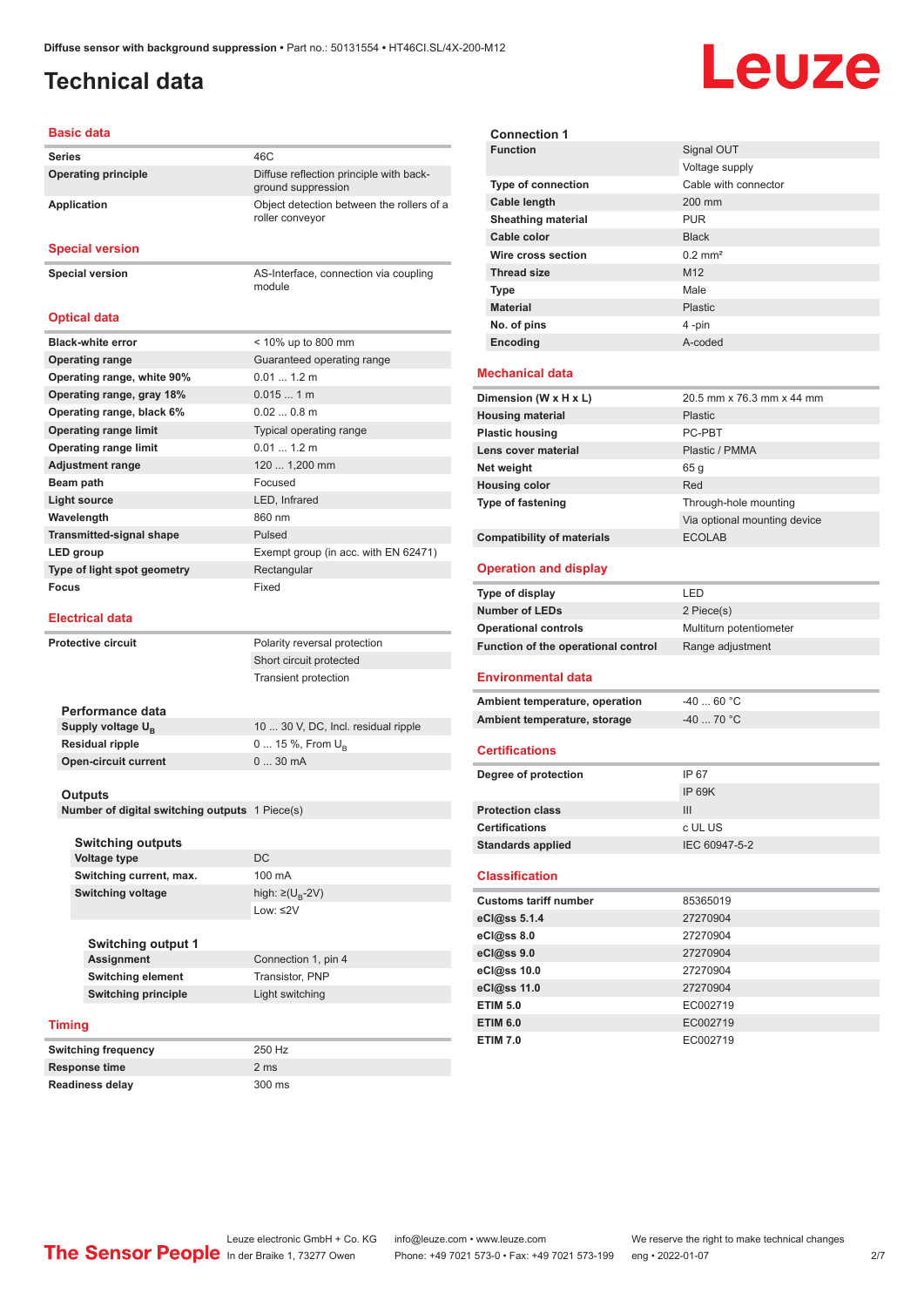## <span id="page-2-0"></span>**Dimensioned drawings**



All dimensions in millimeters



## **Electrical connection**

#### **Connection 1**

| <b>Function</b>           | Signal OUT            |
|---------------------------|-----------------------|
|                           | Voltage supply        |
| <b>Type of connection</b> | Cable with connector  |
| Cable length              | 200 mm                |
| <b>Sheathing material</b> | <b>PUR</b>            |
| Cable color               | <b>Black</b>          |
| Wire cross section        | $0.2$ mm <sup>2</sup> |
| <b>Thread size</b>        | M <sub>12</sub>       |
| <b>Type</b>               | Male                  |
| <b>Material</b>           | Plastic               |
| No. of pins               | $4$ -pin              |
| Encoding                  | A-coded               |

#### **Pin Pin assignment**

| n.c.          |  |  |
|---------------|--|--|
| GND           |  |  |
| $\sim$ $\sim$ |  |  |

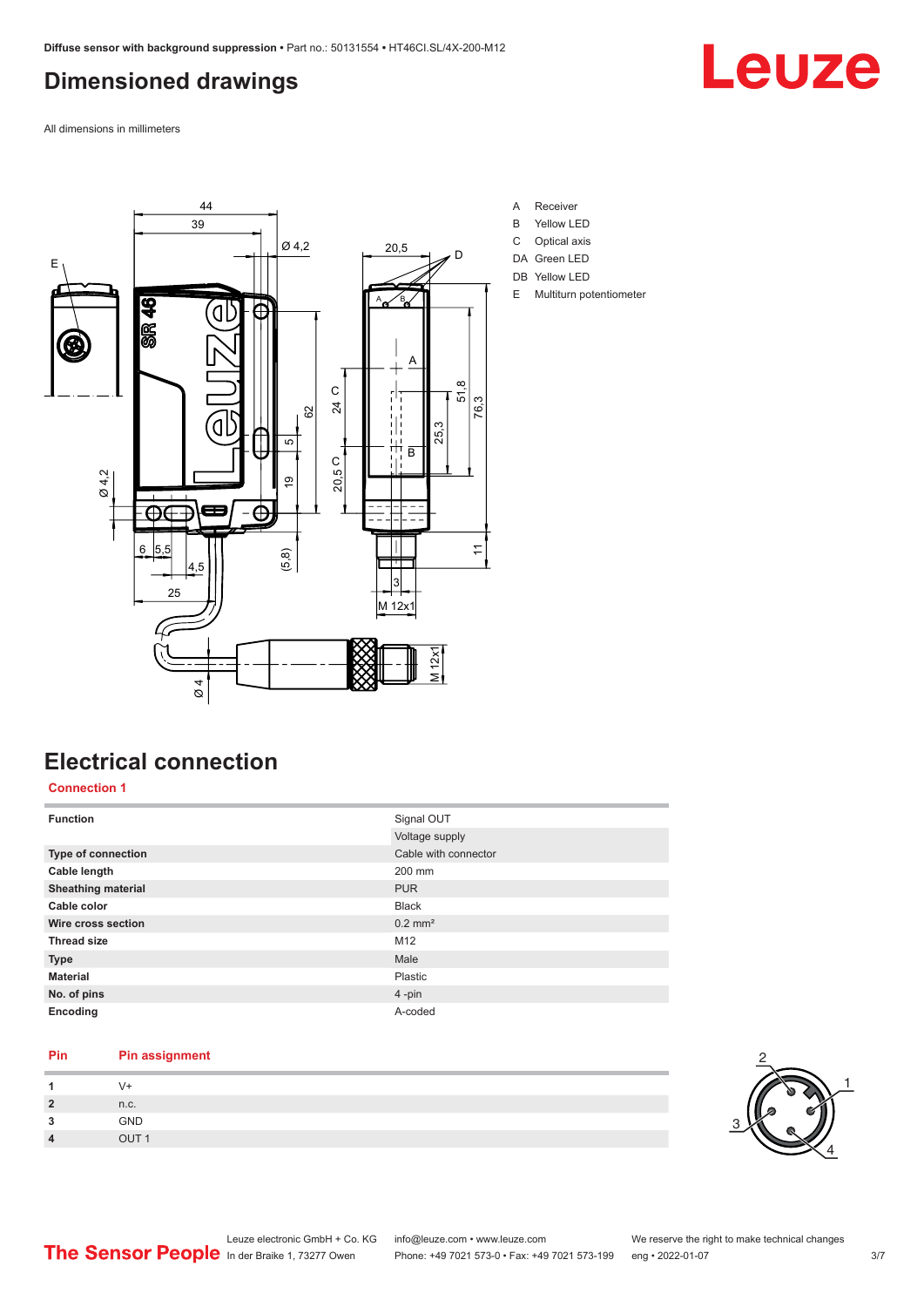#### <span id="page-3-0"></span>**Diagrams**

# Leuze

Typ. response behavior



Typ. black/white behavior



x

## **Operation and display**

| <b>LED</b> | Display                  | <b>Meaning</b>        |
|------------|--------------------------|-----------------------|
|            | Green, continuous light  | Operational readiness |
| າ          | Yellow, continuous light | Reflection            |

x Range [mm]

- y Reduction of range [mm]
- A White 90%
- B Gray 18%
- C Black 6%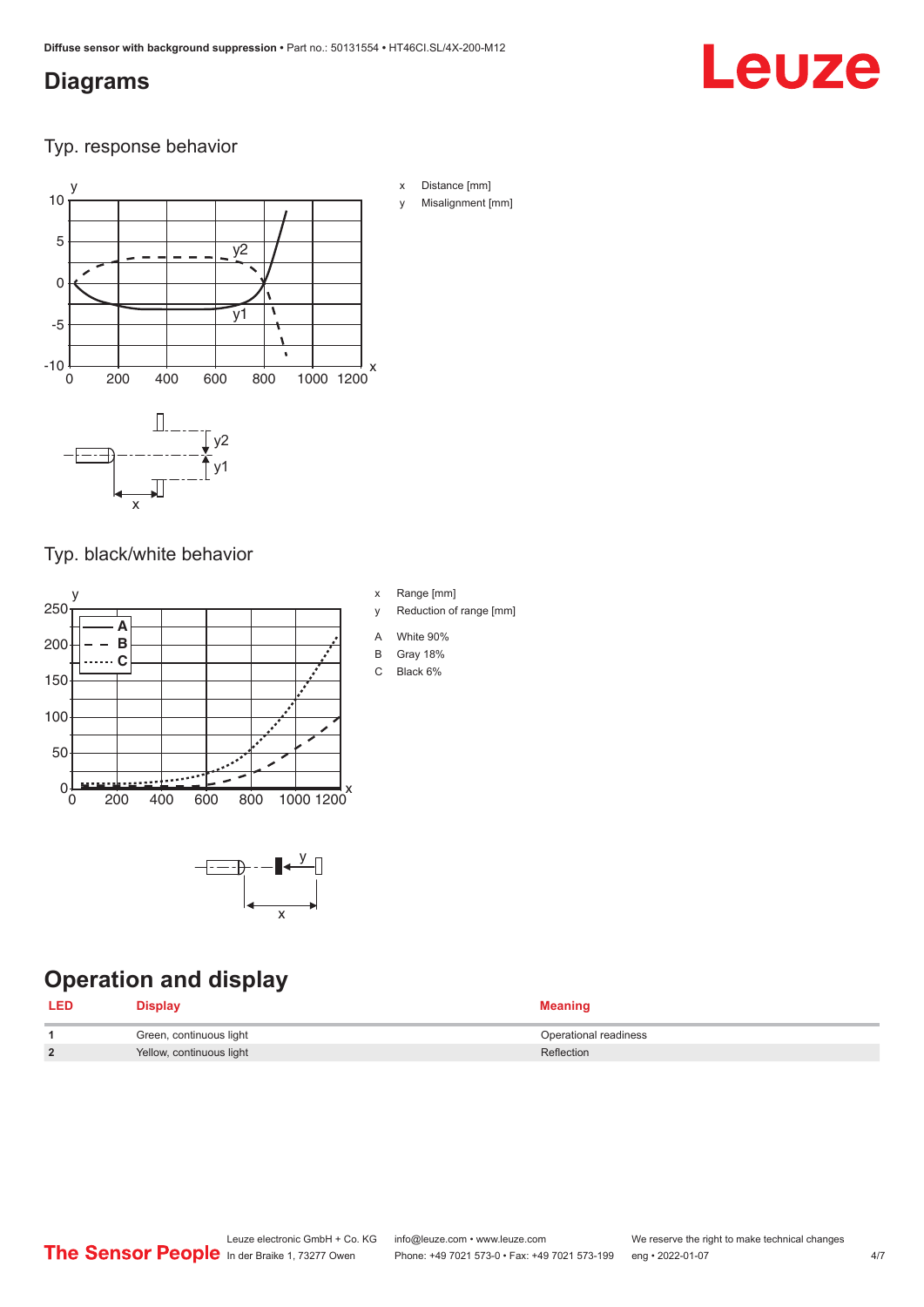#### <span id="page-4-0"></span>**Part number code**



Part designation: **AAA46C d EE-f.GG H/i J-K**

| AAA46C | Operating principle / construction<br>HT46C: Diffuse reflection sensor with background suppression<br>LS46C: Throughbeam photoelectric sensor transmitter<br>LE46C: Throughbeam photoelectric sensor receiver<br>PRK46C: Retro-reflective photoelectric sensor with polarization filter<br>RK46C: Retro-reflective photoelectric sensor                                                                                                                                                                                                                                                                                                                                                        |  |  |  |
|--------|------------------------------------------------------------------------------------------------------------------------------------------------------------------------------------------------------------------------------------------------------------------------------------------------------------------------------------------------------------------------------------------------------------------------------------------------------------------------------------------------------------------------------------------------------------------------------------------------------------------------------------------------------------------------------------------------|--|--|--|
| d      | Light type<br>n/a: red light<br>I: infrared light                                                                                                                                                                                                                                                                                                                                                                                                                                                                                                                                                                                                                                              |  |  |  |
| EE     | Light source<br>n/a: LED<br>L1: laser class 1<br>L <sub>2</sub> : laser class 2                                                                                                                                                                                                                                                                                                                                                                                                                                                                                                                                                                                                                |  |  |  |
| f      | Preset range (optional)<br>n/a: operating range acc. to data sheet<br>xxxF: Preset range [mm]                                                                                                                                                                                                                                                                                                                                                                                                                                                                                                                                                                                                  |  |  |  |
| GG     | Equipment<br>n/a: standard<br>1: 270° potentiometer<br>8: activation input (activation with high signal)<br>01: diffuse reflection sensor with background suppression (HT): HG tape (HighGain tape) is not detected from a distance of 900 mm with a set<br>operating range of $\leq$ 450 mm (diffuse reflection: 6%, black)<br>D: Depolarizing media<br>E: Diffuse reflection sensor with background suppression (HT): optimized for dusty environments<br>SL: Diffuse reflection sensor with background suppression (HT): slit diaphragm 25 mm x 3 mm<br>P: throughbeam photoelectric sensor receiver (LE): edge filter for parallel operation<br>L: Light-band<br>XL: Extra long light spot |  |  |  |
| H      | Operating range adjustment & version<br>n/a with diffuse reflection sensor with background suppression (HT): range adjustment via mechanical adjusting spindle<br>n/a with retro-reflective photoelectric sensors (PRK): operating range not adjustable<br>1: retro-reflective photoelectric sensors (PRK/RK): sensitivity adjustment via potentiometer<br>3: teach-in via button<br>P2: resolution 2 mm                                                                                                                                                                                                                                                                                       |  |  |  |
| j.     | Switching output/function OUT 1/IN: Pin 4 or black conductor<br>2: NPN transistor output, light switching<br>N: NPN transistor output, dark switching<br>4: PNP transistor output, light switching<br>P: PNP transistor output, dark switching<br>L: IO-Link                                                                                                                                                                                                                                                                                                                                                                                                                                   |  |  |  |
| J      | Switching output / function OUT 2/IN: pin 2 or white conductor<br>2: NPN transistor output, light switching<br>N: NPN transistor output, dark switching<br>4: PNP transistor output, light switching<br>P: PNP transistor output, dark switching<br>8: activation input (activation with high signal)<br>9: deactivation input (deactivation with high signal)<br>W: warning output<br>X: pin not used                                                                                                                                                                                                                                                                                         |  |  |  |
| Κ      | <b>Electrical connection</b><br>n/a: cable, standard length 2000 mm, 4-wire<br>200-M12: cable, length 200 mm with M12 connector, 4-pin, axial (plug)<br>M12: M12 connector, 4-pin (plug)<br>500-M12: cable, length 500 mm with M12 connector, 4-pin, axial (plug)<br>1000-M12: cable, length 1000 mm with M12 connector, 4-pin, axial (plug)                                                                                                                                                                                                                                                                                                                                                   |  |  |  |
|        | <b>Note</b>                                                                                                                                                                                                                                                                                                                                                                                                                                                                                                                                                                                                                                                                                    |  |  |  |
|        | $\&$ A list with all available device types can be found on the Leuze website at www.leuze.com.                                                                                                                                                                                                                                                                                                                                                                                                                                                                                                                                                                                                |  |  |  |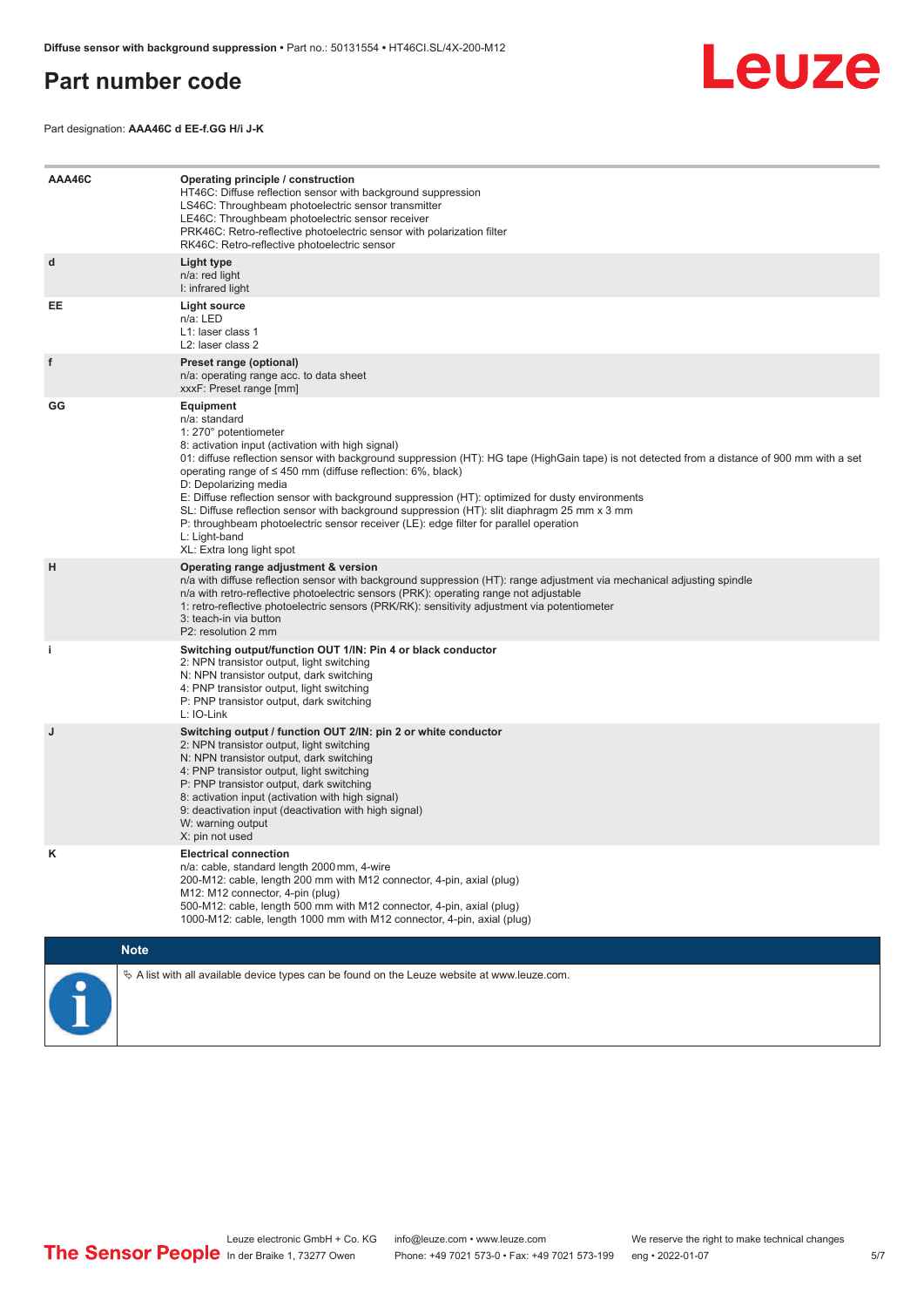#### <span id="page-5-0"></span>**Notes**

#### **Observe intended use!**

 $\%$  This product is not a safety sensor and is not intended as personnel protection.

 $\ddot{\phi}$  The product may only be put into operation by competent persons.

 $\%$  Only use the product in accordance with its intended use.



**For UL applications:** ª For UL applications, use is only permitted in Class 2 circuits in accordance with the NEC (National Electric Code). ª These proximity switches shall be used with UL Listed Cable assemblies rated 30V, 0.5A min, in the field installation, or equivalent (categories: CYJV/ CYJV7 or PVVA/PVVA7)

## **Further information**

- Light source: Average life expectancy 100,000 h at an ambient temperature of 25 °C
- Response time: For short decay times, an ohmic load of approx. 5 kOhm is recommended

#### **Accessories**

#### Connection technology - Connection cables

|  | Part no. | <b>Designation</b>     | <b>Article</b>   | <b>Description</b>                                                                                                                                          |
|--|----------|------------------------|------------------|-------------------------------------------------------------------------------------------------------------------------------------------------------------|
|  | 50130652 | KD U-M12-4A-V1-<br>050 | Connection cable | Connection 1: Connector, M12, Axial, Female, A-coded, 4-pin<br>Connection 2: Open end<br>Shielded: No<br>Cable length: 5,000 mm<br>Sheathing material: PVC  |
|  | 50130690 | KD U-M12-4W-V1-<br>050 | Connection cable | Connection 1: Connector, M12, Angled, Female, A-coded, 4-pin<br>Connection 2: Open end<br>Shielded: No<br>Cable length: 5,000 mm<br>Sheathing material: PVC |

#### Mounting technology - Mounting brackets

|            | Part no. | <b>Designation</b> | <b>Article</b>  | <b>Description</b>                                                                                                                                                                       |
|------------|----------|--------------------|-----------------|------------------------------------------------------------------------------------------------------------------------------------------------------------------------------------------|
| <b>SEP</b> | 50105315 | <b>BT 46</b>       | Mounting device | Design of mounting device: Angle, L-shape<br>Fastening, at system: Through-hole mounting<br>Mounting bracket, at device: Screw type<br>Type of mounting device: Rigid<br>Material: Metal |

Leuze